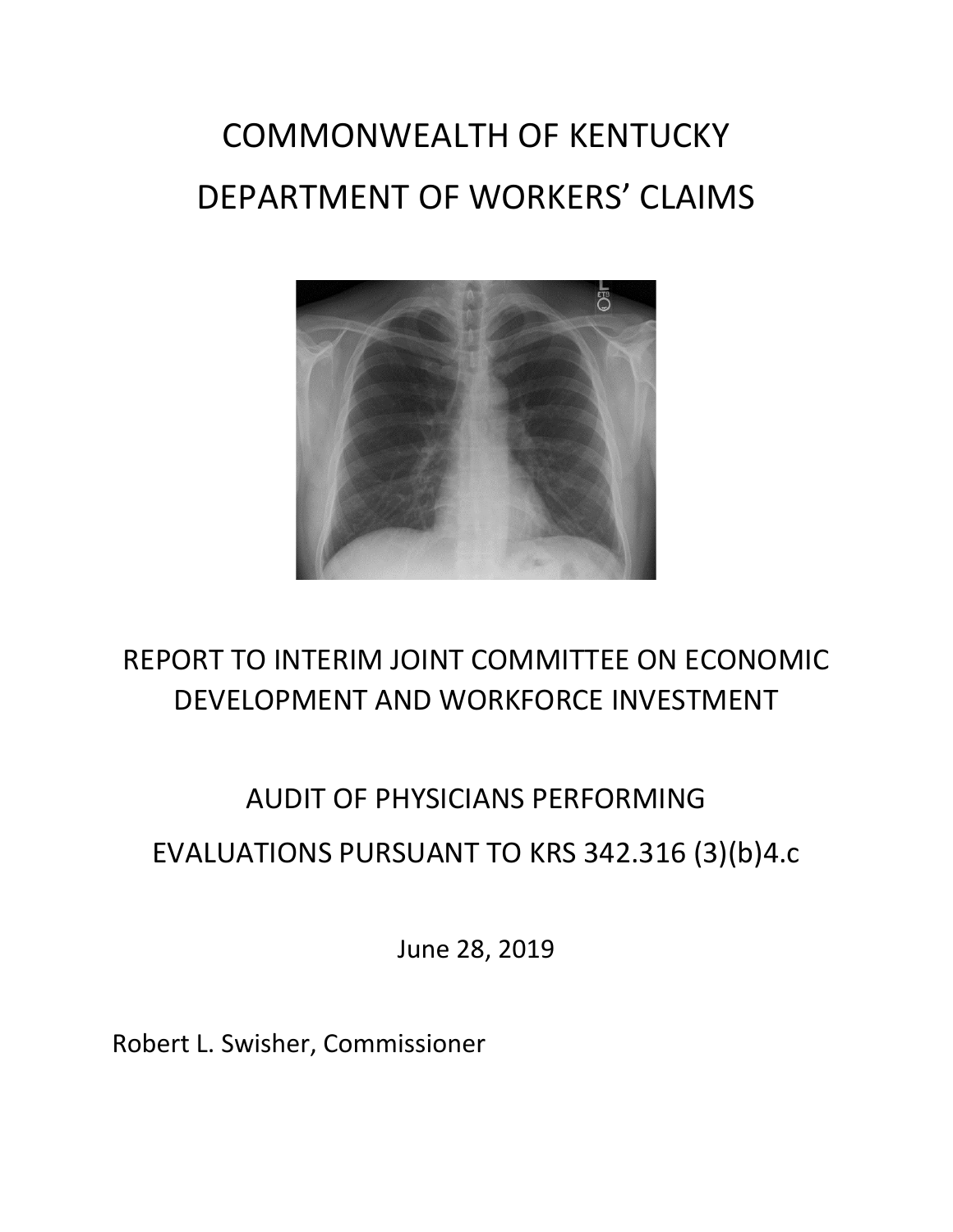#### Introduction

Upon the filing of an application for resolution of claim for occupational disease (Form 102) with the Department of Workers' Claims ("DWC"), the DWC Commissioner shall assign the claim to an administrative law judge and promptly refer the employee to a duly qualified "B" reader physician who is licensed in the Commonwealth and is a board-certified pulmonary specialist for a medical examination.<sup>[1](#page-1-0)</sup>

As amended in 2018 by House Bill 2 ("HB 2"), KRS 342.316(3)(b)4.c. provides that the Commissioner shall develop a procedure to audit annually the performance of physicians and facilities selected to perform such examinations. The audit shall include an evaluation of the timeliness and completeness of examination reports and the frequency at which the physician's classification of an X-ray differs from those of the other physicians "of that X-ray."<sup>[2](#page-1-1)</sup> The statute further requires the Commissioner to remove a physician from selection consideration if the physician consistently renders incomplete or untimely reports or "if the physician's interpretations of X-rays are not in conformity with the readings of other physicians of record at least fifty percent (50%) of the time."<sup>[3](#page-1-2)</sup> The report "required under this subdivision" shall be provided to the Interim Joint Committee on Economic Development on or before July 1, 2019, and on or before July 1 of each year thereafter.<sup>[4](#page-1-3)</sup> This report is submitted in compliance with the statutory mandate. Claims data reflect activity through May 31, 2019.

#### Chest Radiography and "B" Readers

Income and retraining benefits for occupational disease resulting from exposure to coal dust are payable based on radiographic evidence (chest X-ray) demonstrating the presence of coal workers' pneumoconiosis.<sup>[5](#page-1-4)</sup> The level of income benefits or qualification for retraining benefits is determined by reference to the radiographic classification of the disease and may be further impacted by spirometric evidence of respiratory impairment.

Radiographic classification of coal workers' pneumoconiosis is provided by a physician ("reader") interpreting a chest X-ray by comparison to a standard set of X-rays developed by the International Labour Organization, a specialized agency of the United Nations. The International Labour Office ("ILO"), the research arm of the International Labour Organization, publishes guidelines on how to classify radiographs for pneumoconiosis in order to describe and codify radiographic abnormalities of pneumoconiosis in a simple, systematic, and reproducible manner.<sup>[6](#page-1-5)</sup>

The classification system categorizes opacities as either small (up to 10 mm) or large (greater than 1 cm). Small opacities are further subdivided by size, shape (round or irregular), and profusion (frequency). Profusion of small opacities (so-called "simple" coal workers' pneumoconiosis) is classified on a 4-point

<span id="page-1-0"></span> $1$  KRS 342.316(3)(b)4.b. (2019).

<span id="page-1-1"></span><sup>2</sup> KRS 342.316(3)(b)4.c. (2019).

<span id="page-1-2"></span><sup>3</sup> *Id.*

<span id="page-1-3"></span> $4$  *Id.* 

<span id="page-1-4"></span><sup>5</sup> KRS 342.732(1) (2019).

<span id="page-1-5"></span><sup>6</sup> *See* U.S. Centers for Disease Control and Prevention, The National Institute for Occupational Safety and Health, *Chest Radiography: ILO Classification*, <https://www.cdc.gov/niosh/topics/chestradiography/ilo.html> (last visited June 26, 2019).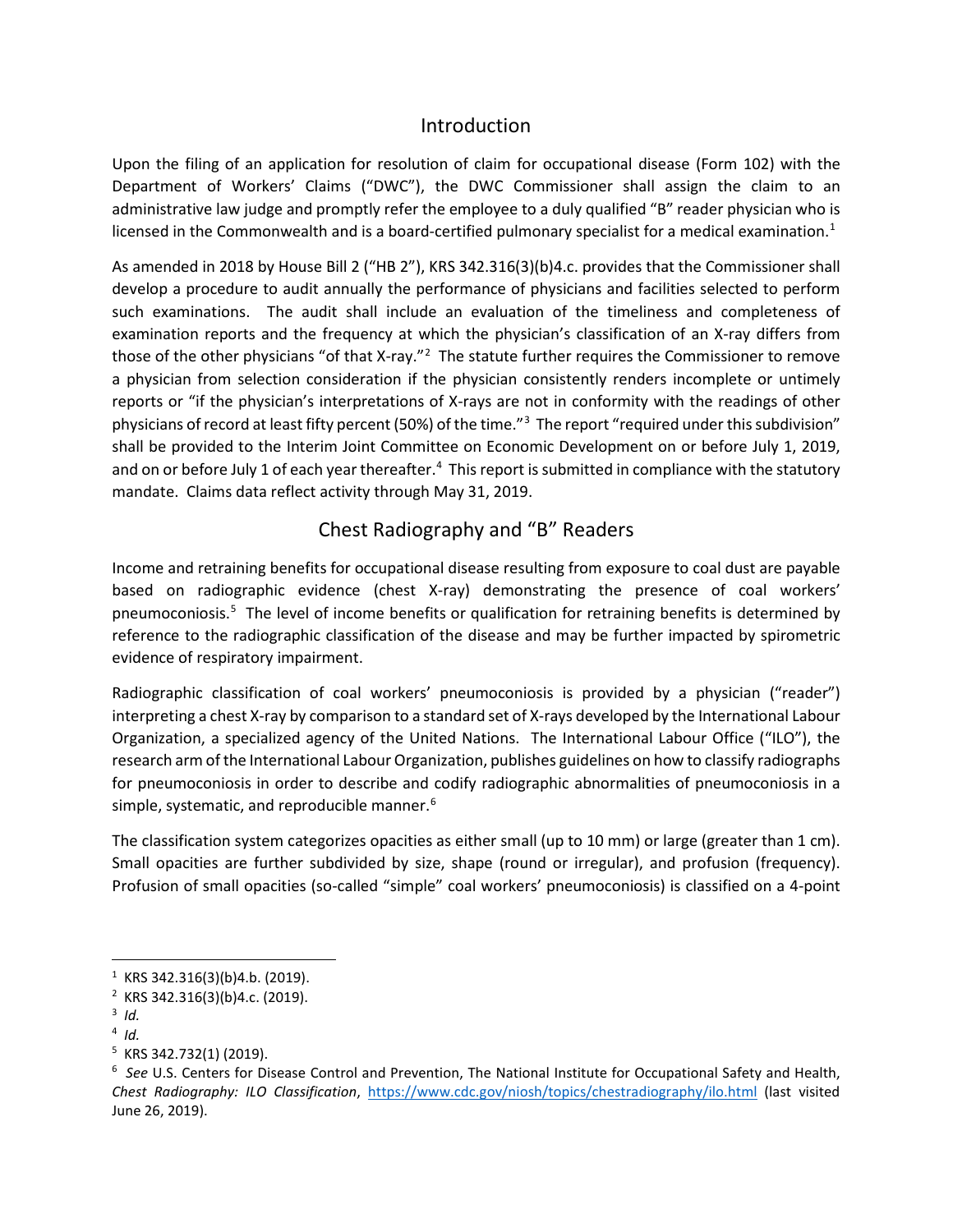major scale (0-3) with each major category divided into three, giving a 12-point scale between 0/- and  $3/+$ .<sup>[7](#page-2-0)</sup> The 12-point scale is depicted in the following chart:

| ሰ/- | 0/0 | 0/1    |
|-----|-----|--------|
| 1/0 | 1/1 | 1/2    |
| 2/1 | 2/2 | 2/3    |
| 3/2 | 3/3 | $3/$ + |

Large opacities (so-called "complicated" coal workers' pneumoconiosis or progressive massive fibrosis) are classified as category A (for one or more large opacities the combined dimension of which does not exceed 5 cm), category B (for one or more large opacities the combined dimension of which exceeds 5 cm but does not exceed the equivalent area of the right upper lung zone), or category C (size is greater than category B).<sup>[8](#page-2-1)</sup>

The intent of the ILO in promulgating a standard classification system for systematically describing and recording the radiographic appearances of abnormalities created by the inhalation of dusts was to achieve uniformity among readers interpreting chest X-rays. Initially, however, readers disagreed with each other to such an extent that The National Institute of Occupational Safety and Health ("NIOSH") established the "B" reader program to identify and certify physicians who demonstrate the skill and expertise to provide accurate ILO classifications.<sup>[9](#page-2-2)</sup> Physicians wishing to become certified "B" readers must pass an examination demonstrating technical capability and must re-test every four years to maintain the certification.[10](#page-2-3)

#### Evaluation Process Prior to *Vision Mining, Inc. v. Gardner*[11](#page-2-4)

Prior to the Kentucky Supreme Court's decision in *Vision Mining, Inc. v. Gardner*, an employee filing a claim for coal-related occupational pneumoconiosis was required to submit, with the application, a chest X-ray and report containing the interpretation of that X-ray by a NIOSH-certified "B" reader.<sup>[12](#page-2-5)</sup> In interpreting the X-ray, the "B" reader was required to use the latest ILO classification system and complete an ILO classification report.<sup>13</sup> The employer was granted forty-five  $(45)$  days from the date the claim was assigned to an administrative law judge to have the employee examined by a physician of the employer's choice and file with the Commissioner an X-ray interpretation by a "B" reader.<sup>[14](#page-2-7)</sup> If the readings were not in consensus, the Commissioner sent both X-rays to a panel of three "B" readers (many of whom were licensed outside the Commonwealth of Kentucky) selected randomly from a list maintained for that purpose. "Consensus" was reached between two chest X-ray interpreters when their classification met

<span id="page-2-0"></span><sup>-&</sup>lt;br>7  $7$  *Id.* 

<span id="page-2-1"></span><sup>8</sup> *Id.*

<span id="page-2-2"></span><sup>9</sup> *See* U.S. Centers for Disease Control and Prevention, The National Institute for Occupational Safety and Health, *Chest Radiography: The NIOSH B Reader Program*, [https://www.cdc.gov/niosh/topics/chestradiography/breader.](https://www.cdc.gov/niosh/topics/chestradiography/breader.%20html)  html (last visited June 26, 2019). 10 *Id.*

<span id="page-2-3"></span>

<span id="page-2-4"></span><sup>11</sup> 364 S.W.3d 455 (Ky. 2011).

<span id="page-2-5"></span><sup>12</sup> *See* KRS 342.316(3)(a)1. (2017).

<span id="page-2-6"></span><sup>13</sup> KRS 342.316(3)(b)1. (2017).

<span id="page-2-7"></span><sup>14</sup> KRS 342.316(3)(b)4.d. (2017).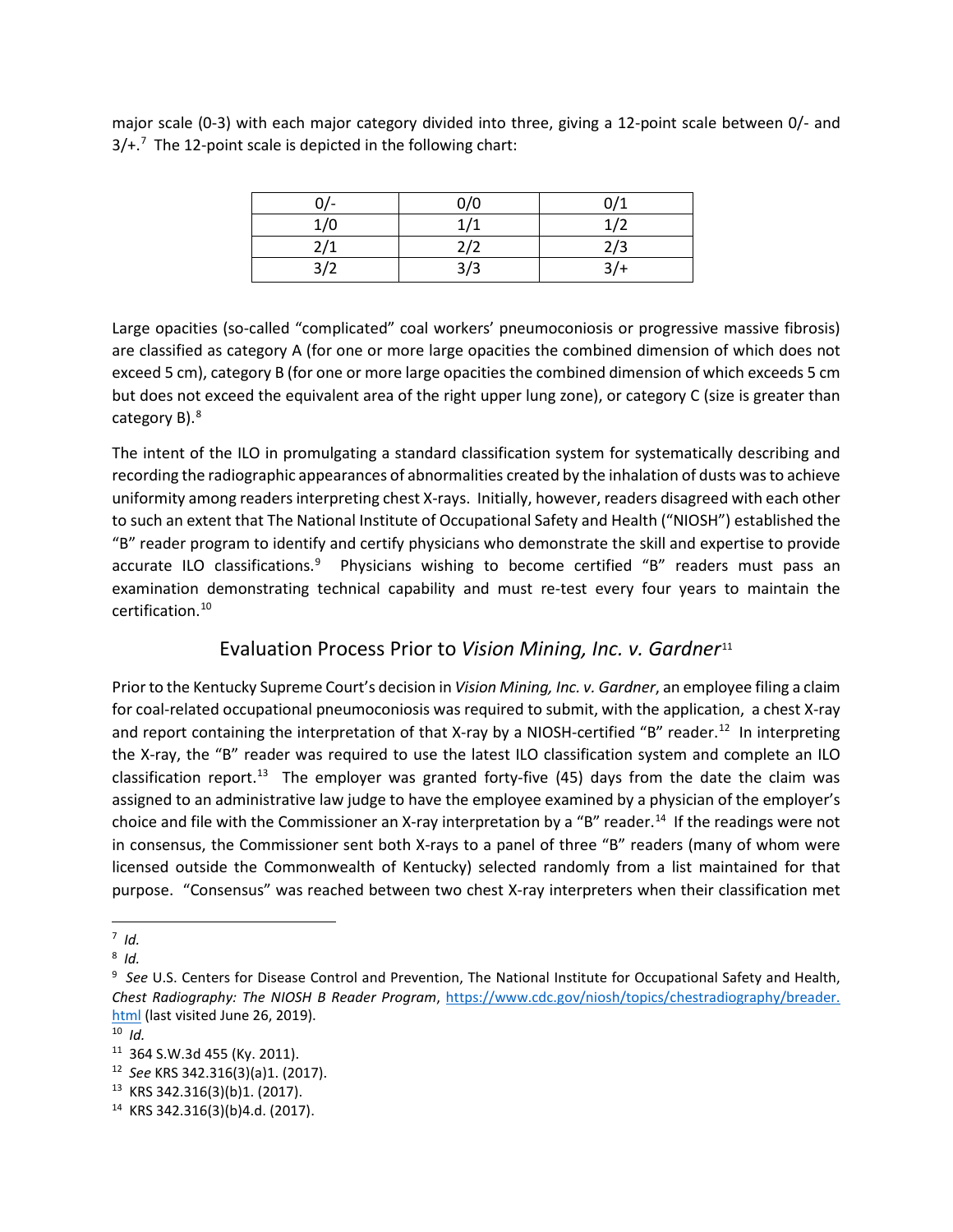one of two criteria: each found either category A, B, or C progressive massive fibrosis, or findings with regard to simple pneumoconiosis were both in the same major category and within one minor category (on the ILO 12-point scale) of each other.<sup>[15](#page-3-0)</sup> Each of the panel members selected the higher quality film and reported the interpretation of that film. The Commissioner determined if two of the X-ray interpretations filed by the "B" reader panel were in consensus. If consensus was reached, the Commissioner forwarded copies of the report to all parties as well as notice of the consensus reading which was considered as evidence. The consensus classification was presumed to be the correct classification of the employee's condition unless overcome by "clear and convincing evidence."<sup>[16](#page-3-1)</sup> If consensus was not reached, an administrative law judge decided the claim on the evidence submitted.<sup>[17](#page-3-2)</sup>

The so-called "consensus process" of KRS 342.316 was declared unconstitutional by the Kentucky Supreme Court in *Vision Mining*. The Court found that the evidentiary procedure (the consensus panel process) and standard for adjudicating coal workers' pneumoconiosis claims violated the Equal Protection guarantees of both the U.S. and Kentucky Constitutions.

#### Evaluation Process Subsequent to *Vision Mining*

Following the issuance of the *Vision Mining* opinion in December 2011, there was initial uncertainty about the process by which statutorily required<sup>[18](#page-3-3)</sup> occupational disease evaluations/examinations would be conducted in coal workers' pneumoconiosis claims. The DWC had existing memoranda of agreement with the University of Kentucky Medical Center and the University of Louisville School of Medicine to perform medical evaluations of workers who had been injured or were affected by occupational diseases covered by KRS Chapter 342. The DWC experienced significant delays in dealing with both of those facilities, particularly when attempting to schedule evaluations for coal workers' pneumoconiosis claimants and receive the evaluation reports. As of January 2014, there was a backlog of more than seven hundred (700) coal workers' pneumoconiosis claims awaiting evaluation examinations. As a result, the DWC entered into agreements with Coal Miners' Respiratory Clinic of Greenville (Muhlenberg County Hospital)/ Muhlenberg Community Hospital, Inc., and B.T. Westerfield, M.D./Commonwealth Respiratory Consultants to perform medical evaluations of workers affected by occupational diseases pursuant to KRS 432.315 and KRS 342.316(3)4.b. The agreements provided that "for occupational lung disease claims, Xray reading shall be performed by evaluators having current 'B-reader' certification." From 2014 through July 14, 2018, the Coal Miners' Respiratory Clinic and Commonwealth Respiratory Consultants performed the vast majority of DWC-referred evaluations with the University of Louisville performing relatively few and the University of Kentucky performing none.

Because the consensus panel process of having three appointed physicians review the same X-ray was no longer valid, the DWC no longer required the parties to file their own original X-rays into evidence as part of the claim adjudication process. Instead, the parties and administrative law judges relied on the medical reports of the physicians, which included the ILO form and classification. The physicians conducting evaluations on referral by the DWC performed their own X-rays and based their expert opinions on those X-rays without reviewing the X-rays of the litigants.

<span id="page-3-0"></span> <sup>15</sup> *See* KRS 342.316(3)(b)4.f. (2017).

<span id="page-3-1"></span><sup>16</sup> KRS 342.794(2) (2017).

<span id="page-3-2"></span><sup>17</sup> KRS 342.316(3)(b)4.e. (2017).

<span id="page-3-3"></span><sup>18</sup> KRS 342.315(1) (2017).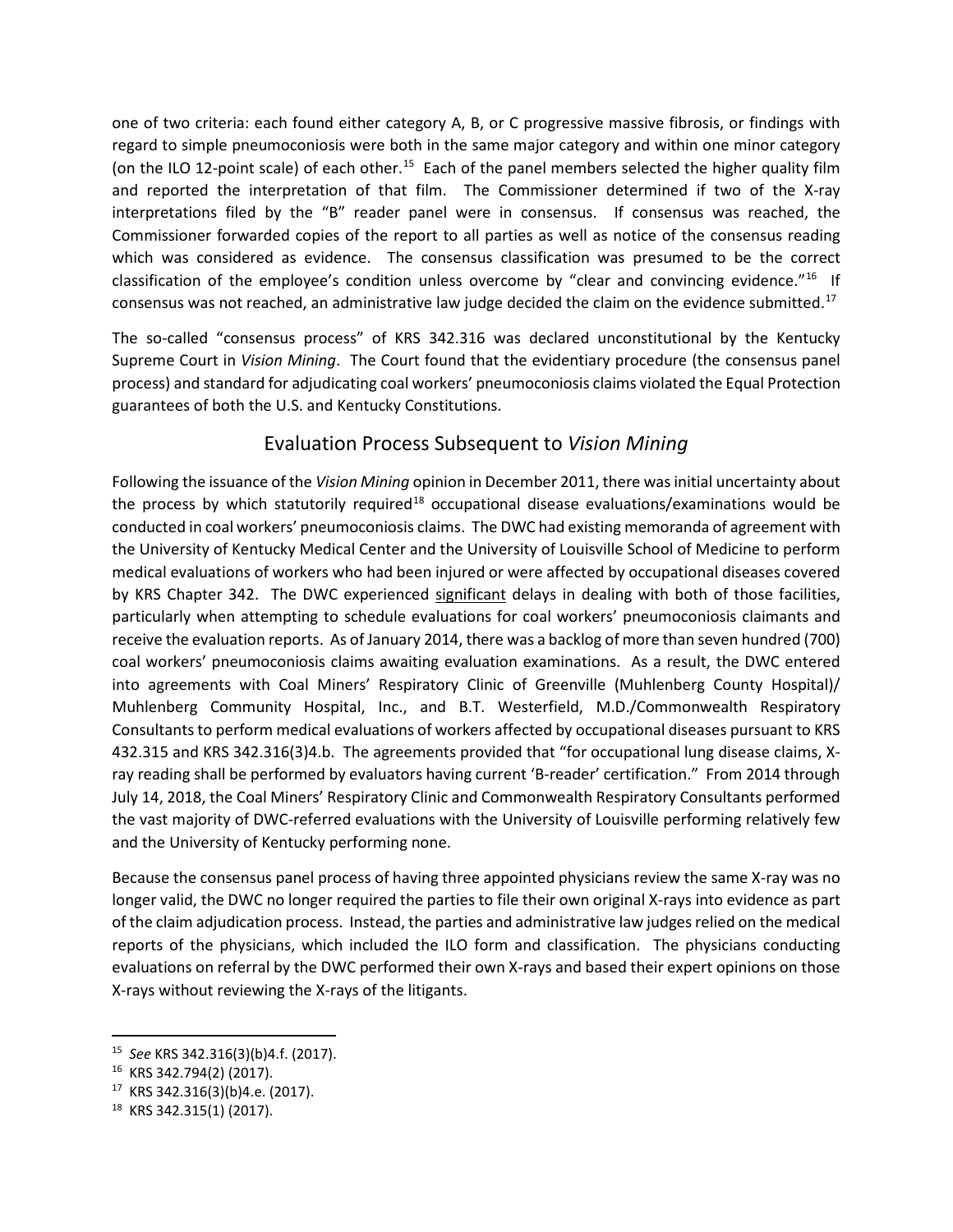On March 30, 2018, Governor Matt Bevin signed HB 2 into law. HB 2 amended KRS Chapter 342 regarding the performance of DWC-referred medical evaluations in occupational disease claims. Effective July 14, 2018, the Commissioner is required to refer the employee to a duly qualified "B" reader physician who is licensed in the Commonwealth and is a board-certified pulmonary specialist pursuant to KRS 342.315 and 342.794(1).<sup>[19](#page-4-0)</sup> Of the evaluators to whom the DWC referred claims prior to HB 2, only Dr. Westerfield had the requisite qualifications. As a result, the DWC terminated the memorandum of agreement with Miners' Respiratory Clinic. The Commissioner then reviewed directory information published by NIOSH to identify Kentucky-based certified "B" readers and compared that list to the list of physicians certified by the American Board of Internal Medicine in the subspecialty of pulmonary medicine to identify physicians meeting those qualifications. The resulting list of physicians was cross-referenced against records published by the Kentucky Board of Medical Licensure to confirm licensure in Kentucky. Five (5) individuals with the necessary qualifications were identified.<sup>[20](#page-4-1)</sup> On April 10, 2018, the Commissioner wrote to each of those physicians to determine their willingness in participating in the DWC referral/evaluation program. Initially, only Dr. Byron Westerfield was willing to participate. Later, Dr. Bruce Broudy agreed to participate. Subsequently, the Commissioner was informed of two (2) other physicians who, though not Kentucky residents, nonetheless met all three (3) qualifications.<sup>[21](#page-4-2)</sup> Neither of those two (2) physicians, however, responded to a July 3, 2018 written inquiry from the Commissioner regarding their willingness to participate in the referral/evaluation program.

#### Evaluator Performance Audit

As mentioned above, the Commissioner is required to audit annually the performance of physicians/facilities performing occupational disease evaluations on referral from the DWC. Three (3) areas are to be monitored: (1) completeness of reports; (2) timeliness of reports; and (3) the frequency with which a physician's interpretation of an X-ray are not in conformity with that of other physicians interpreting that X-ray. In order to assess the performance of the evaluators, the DWC reviewed each report upon receipt and maintained a database/spreadsheet for this purpose. With respect to the completeness, both evaluators submitted reports deemed complete in every referral.

With respect to timeliness, reports are to be filed within fifteen (15) days after the examination. Through May 31, 2019, Dr. Westerfield had submitted one-hundred sixty-six (166) reports, seventy-six percent (76%) of which were filed within fifteen (15) days of the examination. The reports filed after fifteen (15) days were submitted, on average, twenty-one (21) days after the examination. Through May 31, 2019, Dr. Broudy (who did not start performing evaluations until September 2019) had submitted sixty-nine (69) reports, seventy-eight percent (78%) of which were filed within fifteen (15) days of the examination. The reports filed after fifteen (15) days were submitted, on average, twenty (20) days after the examination. The receipt of evaluation reports beyond fifteen (15) days from the date of examination has not materially delayed the resolution of any claims. Both evaluators, therefore, have substantially complied with the completeness and timeliness requirements.

<span id="page-4-0"></span> <sup>19</sup> KRS 342.316(3)(b)4.b. (2019).

<span id="page-4-1"></span><sup>&</sup>lt;sup>20</sup> Those five (5) individuals are Glen Ray Baker, M.D., Bruce Charles Broudy, M.D., Thomas McElroy Jarboe, M.D., Jeff W. Selby, M.D., and Byron Thomas Westerfield, M.D.

<span id="page-4-2"></span> $21$  Those two (2) individuals are James E. Lockey, M.D., and David M. Rosenberg, M.D.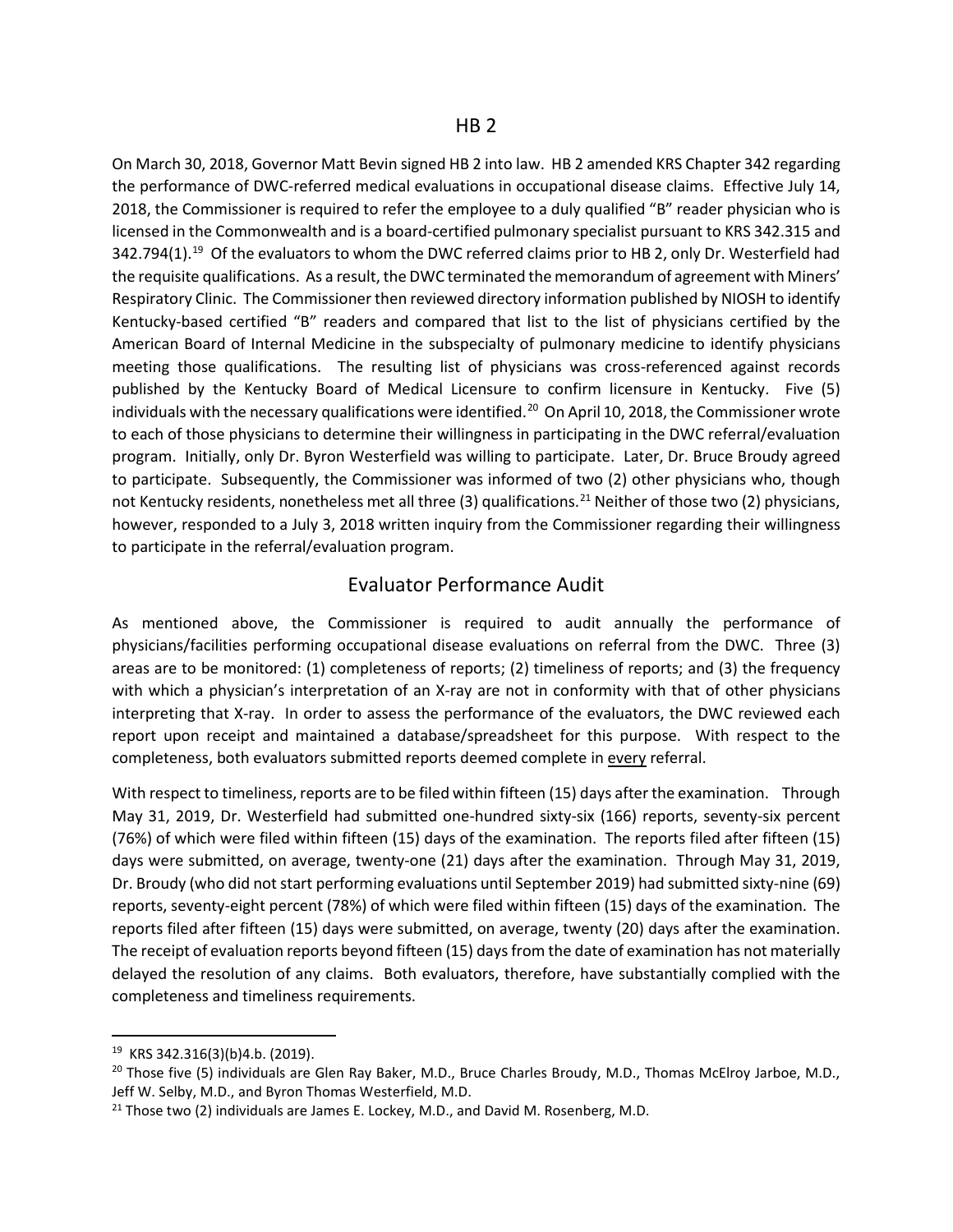As set forth above, the evaluating physicians do not review and interpret X-rays other than their own. Therefore, a factual basis for determining the frequency with which an evaluator's interpretation of an Xray differs from that of the interpretation of other physicians "of that X-ray" does not exist. In amending KRS 342.316(3)(b)4.c. to require comparison of X-ray interpretations, the General Assembly essentially imported the same provision from the pre-HB 2 version of KRS 342.794.<sup>[22](#page-5-0)</sup> While such analysis was possible when three (3) members of a consensus panel were reading the same X-ray, once the practice of each physician (parties' experts and DWC-referred evaluators) reviewing and interpreting only his/her own Xray was implemented post-*Vision Mining*, this provision was essentially nullified. That process has not changed post-HB 2. The frequency with which an evaluator's interpretation of an X-ray differs from that of other physicians reviewing that X-ray cannot be determined.

#### Statistical Analysis

Although the Commissioner is unable to report on the frequency with which an evaluator's interpretation of an X-ray differs from the interpretation of that X-ray by other physicians, it is possible to provide statistical analysis of post-HB 2 coal workers' pneumoconiosis claims activity. From July 14, 2018 (the effective date of HB 2) through May 31, 2019, Drs. Westerfield and Broudy submitted two-hundred thirtyfive (235) reports (collectively) in claims referred by the DWC for examination/evaluation. In ninety-nine (99) of those claims, only the plaintiff's evaluator and the DWC-referred evaluator filed ILO reports. Of that group, the evaluators' interpretations were in consensus (*i.e.*, positive for complicated coal workers' pneumoconiosis or in the same major category and within one minor category for simple coal workers' pneumoconiosis) in twenty (20) claims. In the remaining seventy-nine (79) claims, there was no consensus.

#### Combined Evaluator Metrics





<span id="page-5-0"></span> <sup>22</sup> See KRS 342.794(4) (2017).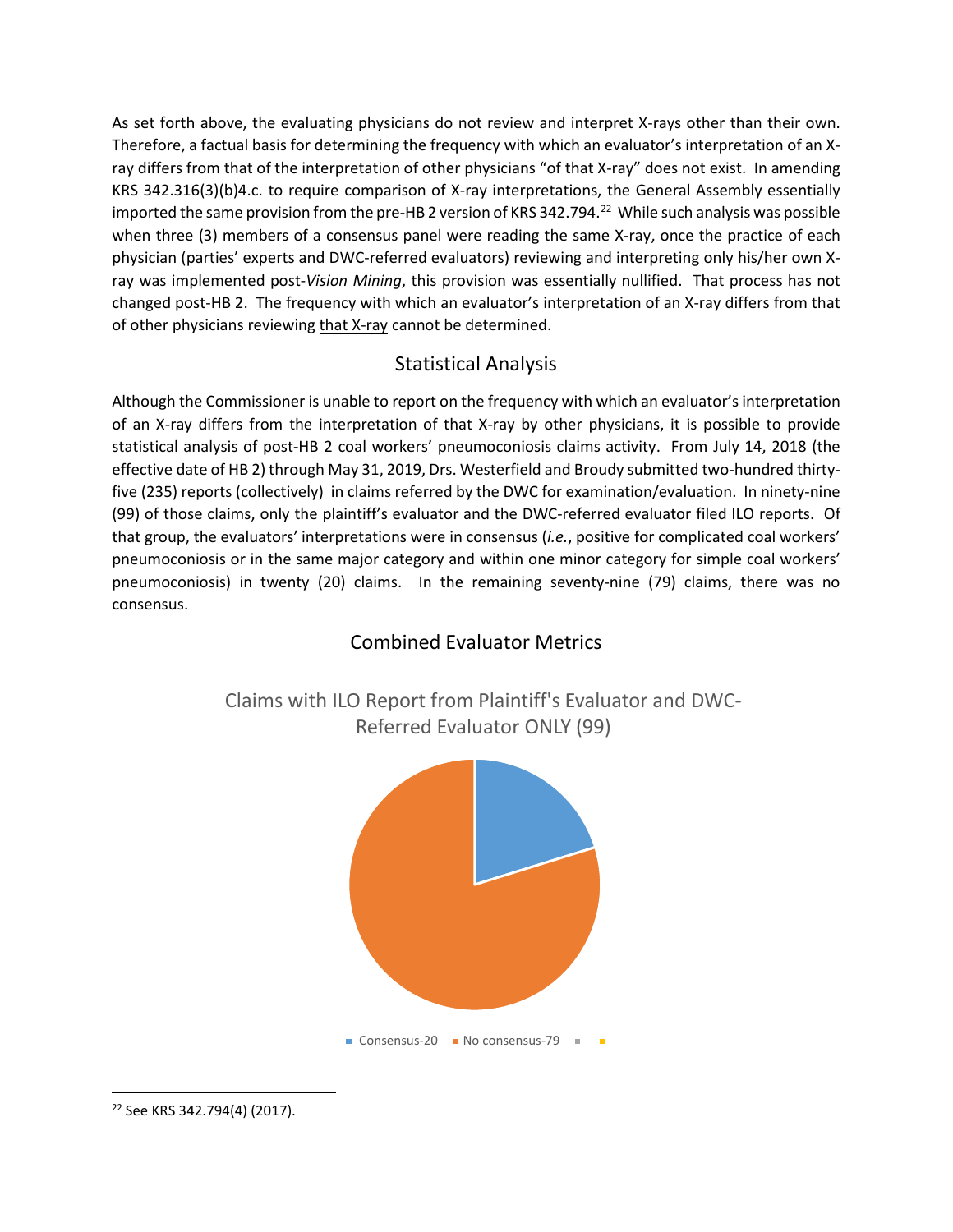In one-hundred thirty-six (136) claims, the plaintiff's evaluator, the employer's evaluator, and the DWCreferred evaluator filed ILO reports/interpretations. In thirteen (13) claims, the DWC evaluator was in consensus with only the plaintiff's evaluator. In eighty-two (82) claims, the DWC evaluator was in consensus with only the employer's evaluator. In six (6) claims, all interpretations were in consensus. In five (5) claims, only the plaintiff and employer interpretations were in consensus, while in thirty-five (35) claims, no interpretations were in consensus.



In ten (10) of the two-hundred thirty-five (235) claims referred for evaluation since July 14, 2018, the plaintiff's evaluator interpreted an X-ray or CT scan as positive for complicated coal workers' pneumoconiosis or progressive massive fibrosis. In five (5) of those claims the DWC evaluator's interpretation was in consensus, while in five (5) the DWC evaluator's interpretation was positive for simple coal workers' pneumoconiosis.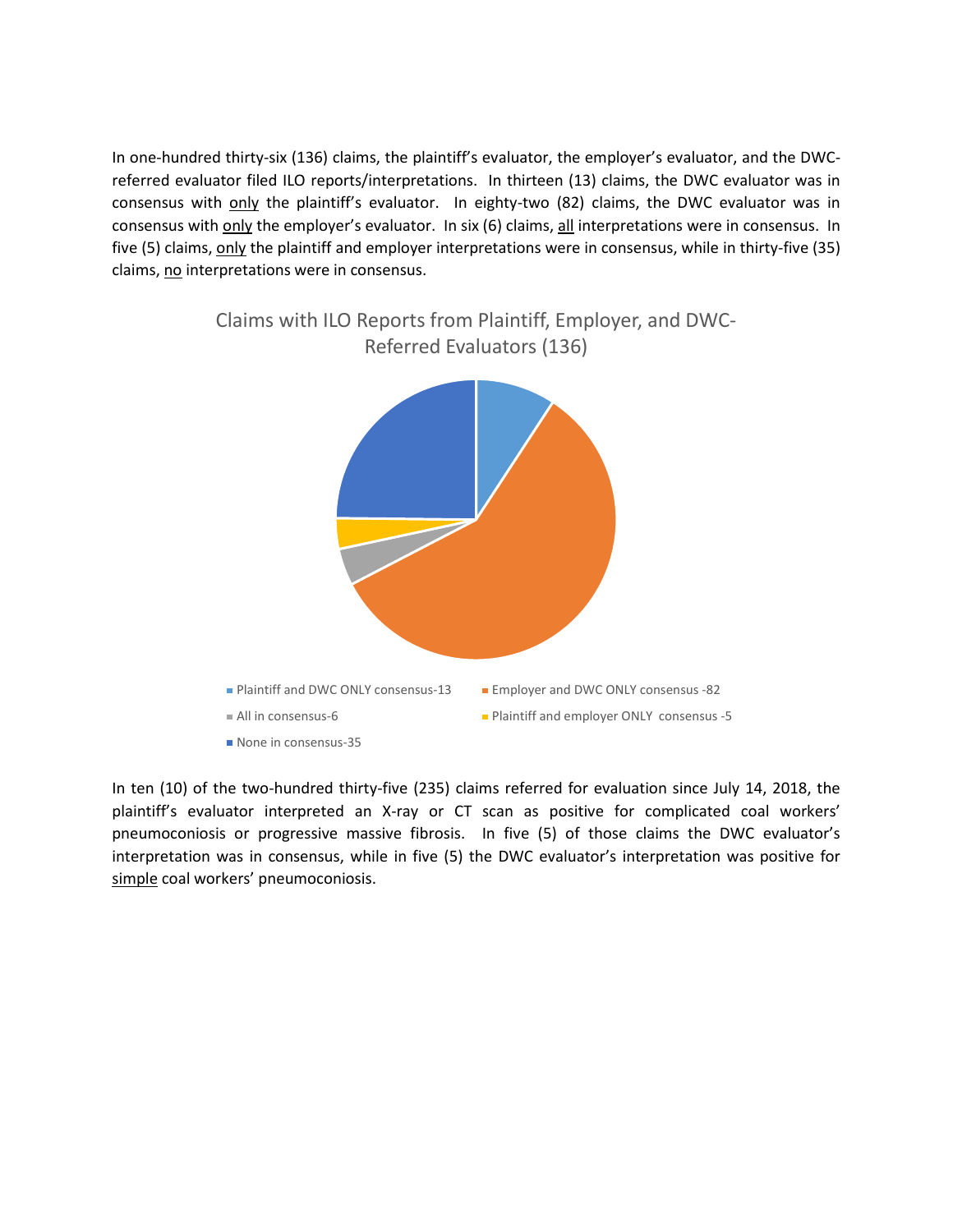

Dr. Westerfield's Evaluations with Both Parties Filing X-ray Readings (115)

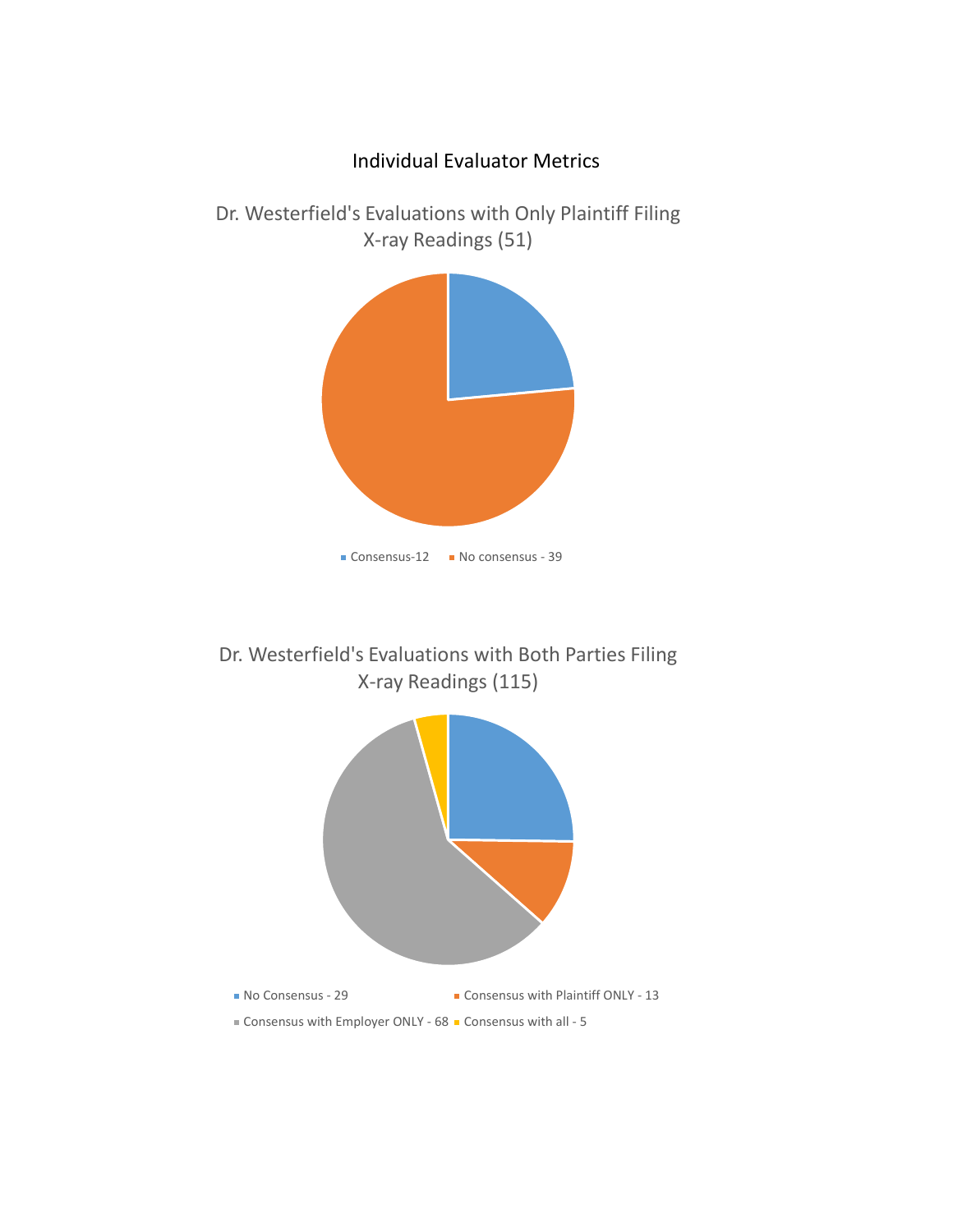

Dr. Broudy's Evaluations with Both Parties Filing X-ray Readings (21)